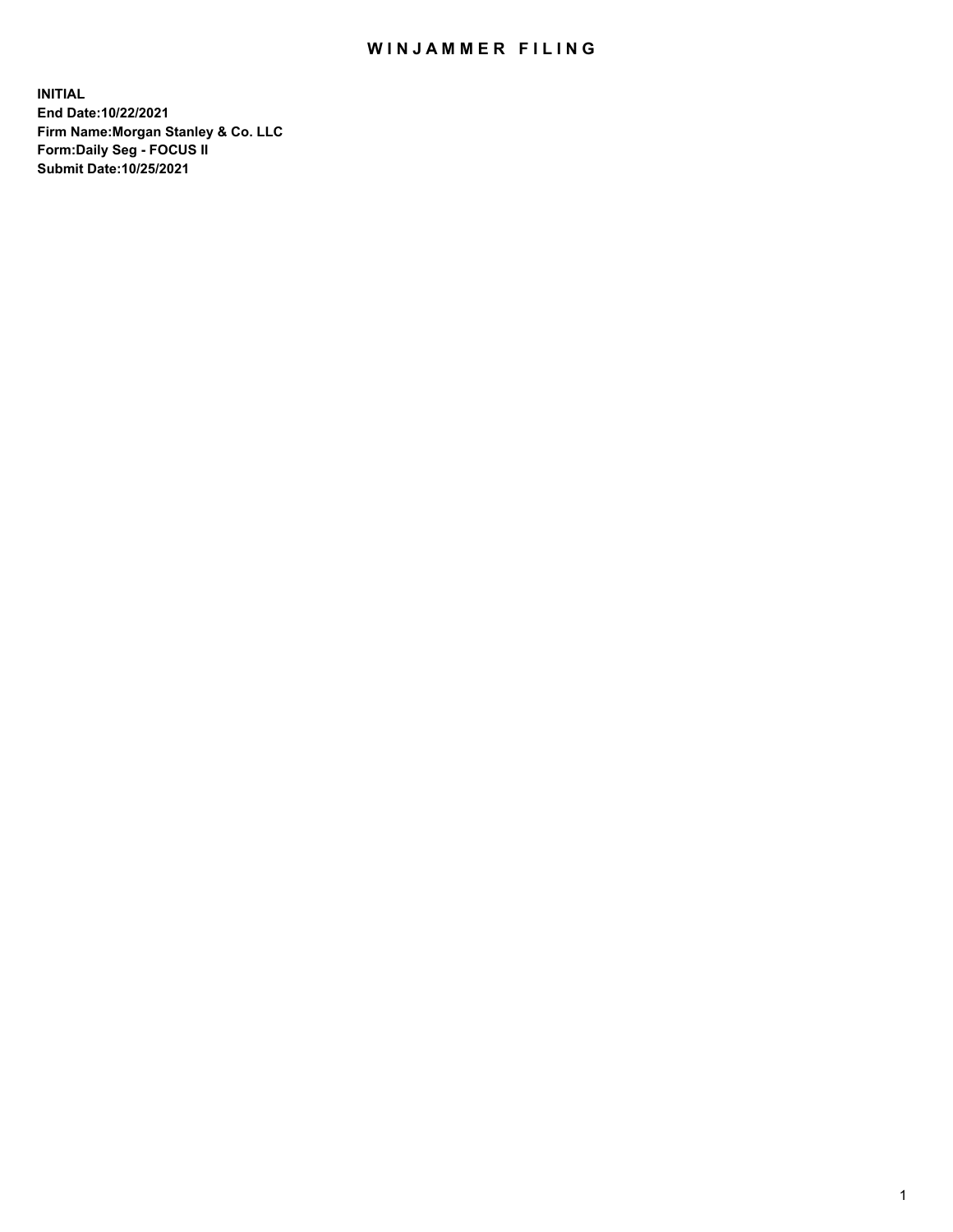**INITIAL End Date:10/22/2021 Firm Name:Morgan Stanley & Co. LLC Form:Daily Seg - FOCUS II Submit Date:10/25/2021 Daily Segregation - Cover Page**

| Name of Company                                                                                                                                                                                                                                                                                                               | Morgan Stanley & Co. LLC                               |
|-------------------------------------------------------------------------------------------------------------------------------------------------------------------------------------------------------------------------------------------------------------------------------------------------------------------------------|--------------------------------------------------------|
| <b>Contact Name</b>                                                                                                                                                                                                                                                                                                           | <b>Ikram Shah</b>                                      |
| <b>Contact Phone Number</b>                                                                                                                                                                                                                                                                                                   | 212-276-0963                                           |
| <b>Contact Email Address</b>                                                                                                                                                                                                                                                                                                  | Ikram.shah@morganstanley.com                           |
| FCM's Customer Segregated Funds Residual Interest Target (choose one):<br>a. Minimum dollar amount: ; or<br>b. Minimum percentage of customer segregated funds required:% ; or<br>c. Dollar amount range between: and; or<br>d. Percentage range of customer segregated funds required between:% and%.                        | 235,000,000<br><u>0</u><br><u>00</u><br>0 <sup>0</sup> |
| FCM's Customer Secured Amount Funds Residual Interest Target (choose one):<br>a. Minimum dollar amount: ; or<br>b. Minimum percentage of customer secured funds required:%; or<br>c. Dollar amount range between: and; or<br>d. Percentage range of customer secured funds required between:% and%.                           | 140,000,000<br><u>0</u><br><u>00</u><br>0 <sub>0</sub> |
| FCM's Cleared Swaps Customer Collateral Residual Interest Target (choose one):<br>a. Minimum dollar amount: ; or<br>b. Minimum percentage of cleared swaps customer collateral required:%; or<br>c. Dollar amount range between: and; or<br>d. Percentage range of cleared swaps customer collateral required between:% and%. | 92,000,000<br><u>0</u><br>0 Q<br>00                    |

Attach supporting documents CH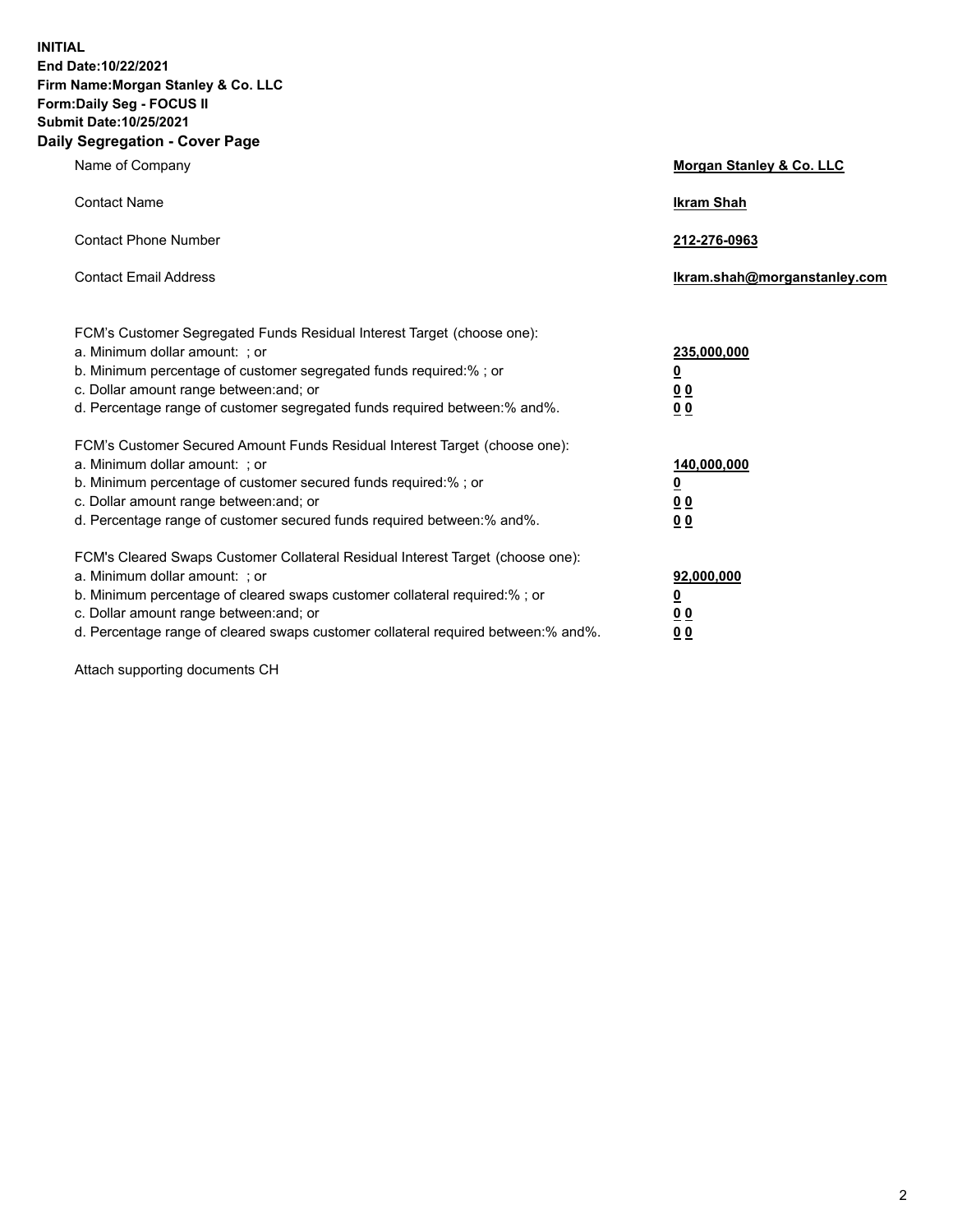## **INITIAL End Date:10/22/2021 Firm Name:Morgan Stanley & Co. LLC Form:Daily Seg - FOCUS II Submit Date:10/25/2021**

## **Daily Segregation - Secured Amounts**

Foreign Futures and Foreign Options Secured Amounts Amount required to be set aside pursuant to law, rule or regulation of a foreign government or a rule of a self-regulatory organization authorized thereunder 1. Net ledger balance - Foreign Futures and Foreign Option Trading - All Customers A. Cash **5,710,271,732** [7315] B. Securities (at market) **1,868,396,490** [7317] 2. Net unrealized profit (loss) in open futures contracts traded on a foreign board of trade **334,024,804** [7325] 3. Exchange traded options a. Market value of open option contracts purchased on a foreign board of trade **43,650,886** [7335] b. Market value of open contracts granted (sold) on a foreign board of trade **-27,924,038** [7337] 4. Net equity (deficit) (add lines 1. 2. and 3.) **7,928,419,874** [7345] 5. Account liquidating to a deficit and account with a debit balances - gross amount **27,287,848** [7351] Less: amount offset by customer owned securities **-11,521,460** [7352] **15,766,388** 6. Amount required to be set aside as the secured amount - Net Liquidating Equity Method (add lines 4 and 5) 7. Greater of amount required to be set aside pursuant to foreign jurisdiction (above) or line 6. FUNDS DEPOSITED IN SEPARATE REGULATION 30.7 ACCOUNTS 1. Cash in banks A. Banks located in the United States **507,393,450** [7500] B. Other banks qualified under Regulation 30.7 **587,869,764** [7520] **1,095,263,214** 2. Securities

- - A. In safekeeping with banks located in the United States **500,379,973** [7540]
	- B. In safekeeping with other banks qualified under Regulation 30.7 **54,672,500** [7560] **555,052,473**
- 3. Equities with registered futures commission merchants
	-
	- B. Securities **0** [7590]
	- C. Unrealized gain (loss) on open futures contracts **160,276** [7600]
	- D. Value of long option contracts **0** [7610]
	- E. Value of short option contracts **0** [7615] **7,799,159** [7620]
- 4. Amounts held by clearing organizations of foreign boards of trade
	- A. Cash **0** [7640]
	- B. Securities **0** [7650]
	- C. Amount due to (from) clearing organization daily variation **0** [7660]
	- D. Value of long option contracts **0** [7670]
	- E. Value of short option contracts **0** [7675] **0** [7680]
- 5. Amounts held by members of foreign boards of trade
	-
	-
	- C. Unrealized gain (loss) on open futures contracts **333,864,528** [7720]
	- D. Value of long option contracts **43,650,886** [7730]
	-
- 6. Amounts with other depositories designated by a foreign board of trade **0** [7760]
- 7. Segregated funds on hand **0** [7765]
- 8. Total funds in separate section 30.7 accounts **8,158,954,551** [7770]
- 9. Excess (deficiency) Set Aside for Secured Amount (subtract line 7 Secured Statement Page 1 from Line 8)
- 10. Management Target Amount for Excess funds in separate section 30.7 accounts **140,000,000** [7780]
- 11. Excess (deficiency) funds in separate 30.7 accounts over (under) Management Target **74,768,289** [7785]

**0** [7305]

[7354] **7,944,186,262** [7355]

**7,944,186,262** [7360]

[7530]

[7570]

A. Cash **7,638,883** [7580]

 A. Cash **4,837,904,312** [7700] B. Securities **1,313,344,017** [7710] E. Value of short option contracts **-27,924,038** [7735] **6,500,839,705** [7740] **214,768,289** [7380]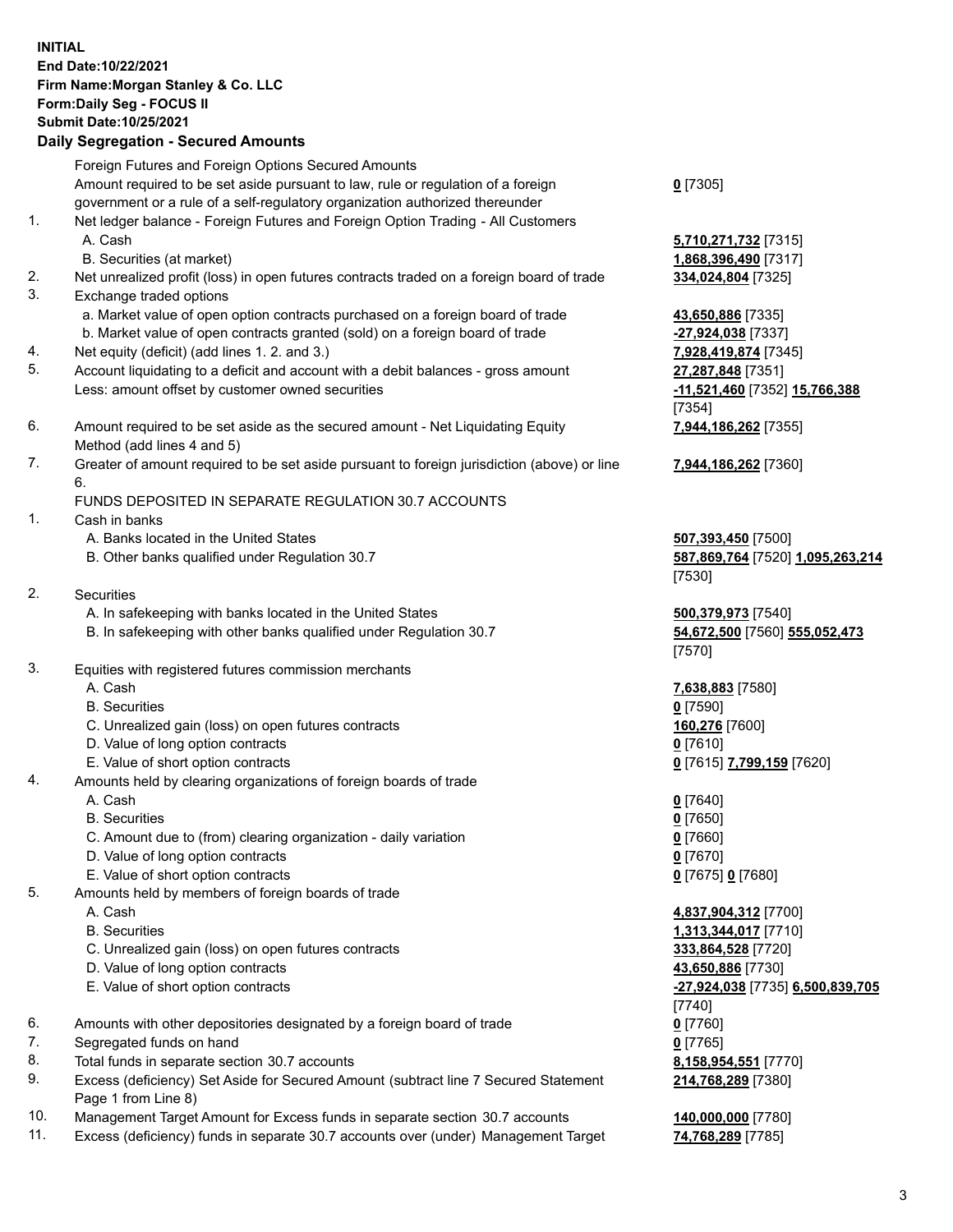**INITIAL End Date:10/22/2021 Firm Name:Morgan Stanley & Co. LLC Form:Daily Seg - FOCUS II Submit Date:10/25/2021 Daily Segregation - Segregation Statement** SEGREGATION REQUIREMENTS(Section 4d(2) of the CEAct) 1. Net ledger balance A. Cash **17,239,489,209** [7010] B. Securities (at market) **7,830,945,555** [7020] 2. Net unrealized profit (loss) in open futures contracts traded on a contract market **44,840,774** [7030] 3. Exchange traded options A. Add market value of open option contracts purchased on a contract market **1,847,541,244** [7032] B. Deduct market value of open option contracts granted (sold) on a contract market **-1,568,226,655** [7033] 4. Net equity (deficit) (add lines 1, 2 and 3) **25,394,590,127** [7040] 5. Accounts liquidating to a deficit and accounts with debit balances - gross amount **456,761,015** [7045] Less: amount offset by customer securities **-455,793,161** [7047] **967,854** [7050] 6. Amount required to be segregated (add lines 4 and 5) **25,395,557,981** [7060] FUNDS IN SEGREGATED ACCOUNTS 7. Deposited in segregated funds bank accounts A. Cash **2,131,757,780** [7070] B. Securities representing investments of customers' funds (at market) **0** [7080] C. Securities held for particular customers or option customers in lieu of cash (at market) **3,332,566,776** [7090] 8. Margins on deposit with derivatives clearing organizations of contract markets A. Cash **15,412,977,532** [7100] B. Securities representing investments of customers' funds (at market) **0** [7110] C. Securities held for particular customers or option customers in lieu of cash (at market) **4,346,872,938** [7120] 9. Net settlement from (to) derivatives clearing organizations of contract markets **108,340,752** [7130] 10. Exchange traded options A. Value of open long option contracts **1,847,541,244** [7132] B. Value of open short option contracts **-1,568,226,655** [7133] 11. Net equities with other FCMs A. Net liquidating equity **18,486,195** [7140] B. Securities representing investments of customers' funds (at market) **0** [7160] C. Securities held for particular customers or option customers in lieu of cash (at market) **0** [7170] 12. Segregated funds on hand **151,505,841** [7150] 13. Total amount in segregation (add lines 7 through 12) **25,781,822,403** [7180] 14. Excess (deficiency) funds in segregation (subtract line 6 from line 13) **386,264,422** [7190] 15. Management Target Amount for Excess funds in segregation **235,000,000** [7194] **151,264,422** [7198]

16. Excess (deficiency) funds in segregation over (under) Management Target Amount Excess